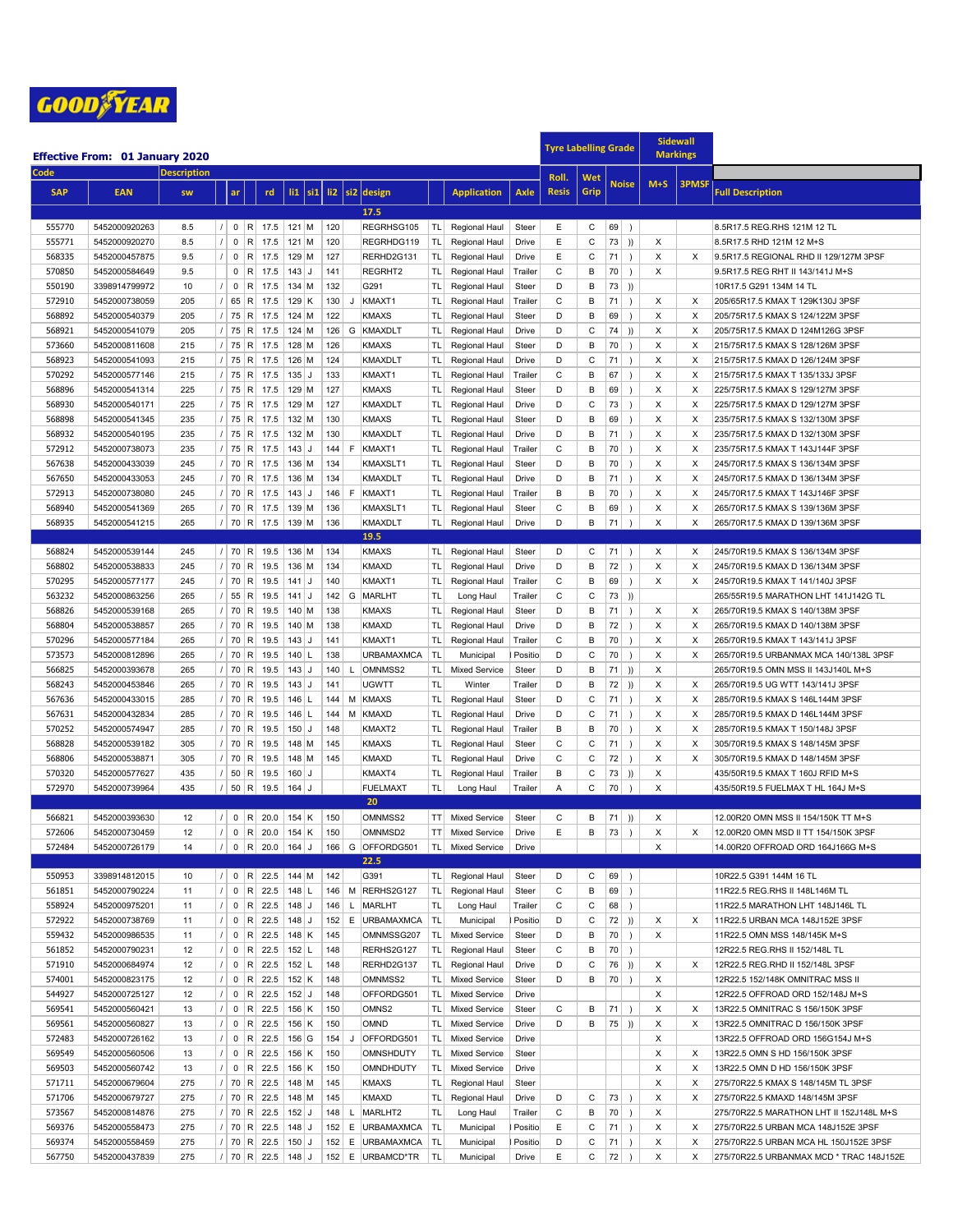

|                  | <b>Effective From: 01 January 2020</b> |                    |          |    |                  |                   |                              |  |                  |                 |                           |                        |                                   | <b>Tyre Labelling Grade</b> |              |              |                   |               | <b>Sidewall</b><br><b>Markings</b> |              |                                                                           |
|------------------|----------------------------------------|--------------------|----------|----|------------------|-------------------|------------------------------|--|------------------|-----------------|---------------------------|------------------------|-----------------------------------|-----------------------------|--------------|--------------|-------------------|---------------|------------------------------------|--------------|---------------------------------------------------------------------------|
| Code             |                                        | <b>Description</b> |          |    |                  |                   |                              |  |                  |                 |                           |                        |                                   |                             |              |              |                   |               |                                    |              |                                                                           |
|                  |                                        |                    |          |    |                  |                   |                              |  |                  |                 |                           |                        |                                   |                             | Roll.        | Wet          | <b>Noise</b>      |               | $M+S$                              | <b>3PMSF</b> |                                                                           |
| <b>SAP</b>       | <b>EAN</b>                             | <b>SW</b>          |          | ar |                  | rd                | $\vert$ si1<br>$\mathbf{ii}$ |  | $\overline{112}$ | s <sub>i2</sub> | design                    |                        | <b>Application</b>                | Axle                        | <b>Resis</b> | Grip         |                   |               |                                    |              | <b>Full Description</b>                                                   |
| 566751           | 5452000392756                          | 275                | $\prime$ |    | 70 R             | 22.5              | 148 K                        |  | 145              |                 | OMNMSS2                   | TL.                    | <b>Mixed Service</b>              | Steer                       | D            | В            | $72$ ))           |               | X                                  |              | 275/70R22.5 OMN MSS II 148/145K M+S                                       |
| 568245           | 5452000453860                          | 275                |          | 70 | R                | 22.5              | 148<br>IJ                    |  | 152              | E               | <b>UGWTSCITY</b>          | <b>TL</b>              | Winter                            | Steer                       | E            | C            | 73                | ))            | X                                  | X            | 275/70R22.5 UG WTS CITY 148J152E 3PSF                                     |
| 568221           | 5452000453730                          | 275                |          | 70 | R                | 22.5              | $148$ J                      |  | 152              |                 | E UGWTDCITY               | <b>TL</b>              | Winter                            | Drive                       | E            | D            | 73                | -1            | X                                  | X            | 275/70R22.5 UG WTD CITY 148J152E 3PSF                                     |
| 572782           | 5452000735379                          | 295                |          | 55 | R                | 22.5              | $147$ K                      |  | 145              |                 | KMAXDGEN2                 | TL.                    | Regional Haul                     | Drive                       | C            | В            | 72                | -1            | X                                  | X            | 295/55R22.5 KMAX D G2 147/145K 3PSF                                       |
| 572792           | 5452000734839                          | 295                |          | 60 | R                | 22.5              | $150$ K                      |  | 149              |                 | L KMAXSG2                 | TL.                    | Regional Haul                     | Steer                       | C            | В            | 71                |               | X                                  | X            | 295/60R22.5 KMAX S G2 150K149L 3PSF                                       |
| 578540           | 4038526039910                          | 295                |          | 60 | R                | 22.5              | $150$ K                      |  | 149              | L               | KMAXD                     | TL.                    | Regional Haul                     | Drive                       | D            | В            | 72                | $\rightarrow$ | X                                  | X            | 295/60R22.5 KMAX D 150K149L 3PSF                                          |
| 572214           | 5452000712844                          | 295                |          | 60 | R                | 22.5              | $150$ K                      |  | 152              | J               | SSRHS2G127                | TL.                    | Regional Haul                     | Trailer                     | C            | B            | 70                | $\lambda$     |                                    |              | 295/60R22.5 REGIONAL RHS II 150K152J                                      |
| 574192           | 5452000828934                          | 295                |          | 60 | R                | 22.5              | 150 K                        |  | 149              |                 | L   FUELMAXSG2            | <b>TL</b>              | Long Haul                         | Steer                       | B            | C            | 71                | $\lambda$     | X                                  | Х            | 295/60R22.5 FUELMAX S G2 150K149L 3PSF                                    |
| 567431           | 5452000662385                          | 295                |          | 60 | R                | 22.5              | $150$ K                      |  | 149              | L               | FUELMAXD                  | <b>TL</b>              | Long Haul                         | Drive                       | C            | B            | 72                | $\lambda$     | X                                  | X            | 295/60R22.5 FUELMAX D 150K149L 3PSF                                       |
| 568860           | 5452000539816                          | 295                |          | 60 | R                | 22.5              | $150$ K                      |  | 149              | L.              | <b>UGMAXS</b>             | <b>TL</b>              | Winter                            | Steer                       | C            | В            | 72                | ))            | X                                  | X            | 295/60R22.5 UG MAX S 150K149L 3PSF                                        |
| 568873           | 5452000539946                          | 295                |          | 60 | R                | 22.5              | $150$ K                      |  | 149              | L               | <b>UGMAXD</b>             | <b>TL</b>              | Winter                            | Drive                       | D            | С            | 73                | $\rightarrow$ | X                                  | X            | 295/60R22.5 UG MAX D 150K149L 3PSF                                        |
| 572794           | 5452000735850                          | 295                |          | 80 | R                | 22.5              | 154 M                        |  | 149              |                 | KMAXSG21                  | TL                     | Regional Haul                     | Steer                       | C            | B            | 74                | ))            | X                                  | X            | 295/80R22.5 KMAX S G2 HL 154/149M 3PSF                                    |
| 572786           | 5452000735416                          | 295                |          | 80 | R                | 22.5              | $152$ M                      |  | 148              |                 | KMAXDGEN2                 | TL.                    | Regional Haul                     | Drive                       | D            | C            | 72                | $\lambda$     | X                                  | X            | 295/80R22.5 KMAX D GEN-2 152/148M 3PSF                                    |
| 571541           | 5452000674005                          | 295                |          | 80 | R                | 22.5              | 154 M                        |  | 149              |                 | <b>FUELMAXS</b>           | <b>TL</b>              | Long Haul                         | Steer                       | B            | B            | 70                | $\lambda$     | X                                  |              | 295/80R22.5 FUELMAX S HL 154/149M M+S                                     |
| 573160           | 5452000745989                          | 295                |          | 80 | R                | 22.5              | 154 M                        |  | 149              |                 | <b>MARCOACH</b>           | <b>TL</b>              | Long Haul                         | Steer                       | C            | B            | 71                | $\lambda$     | X                                  | X            | 295/80R22.5 MARATH COACH HL 154/149M3PSF                                  |
| 573214           | 5452000748652                          | 295                |          | 80 | R                | 22.5              | $152$ M                      |  | 148              |                 | FUELMAXDG2                | <b>TL</b>              | Long Haul                         | Drive                       | C            | В            | 73                | -1            | X                                  | X            | 295/80R22.5 FUELMAX D G2 152/148M 3PSF                                    |
| 569543           | 5452000560445                          | 295                |          | 80 | R                | 22.5              | $152$ K                      |  | 148              |                 | OMNS1                     | <b>TL</b>              | <b>Mixed Service</b>              | Steer                       | D            | В            | 71                |               | X                                  | X            | 295/80R22.5 OMNITRAC S 152/148K                                           |
| 569563           | 5452000560841                          | 295                |          | 80 | R                | 22.5              | $152$ K                      |  | 148              |                 | <b>OMND</b>               | TL.                    | <b>Mixed Service</b>              | <b>Drive</b>                | D            | B            | 75                | ))            | X                                  | X            | 295/80R22.5 OMNITRAC D 152/148K                                           |
| 568863           | 5452000539830                          | 295                |          | 80 | R                | 22.5              | $154$  L                     |  | 149              |                 | <b>UGMAXS</b>             | <b>TL</b>              | Winter                            | Steer                       | D            | B            | 72                | ))            | X                                  | X            | 295/80R22.5 UG MAX S HL 154/149L 3PSF                                     |
| 568875           | 5452000539960                          | 295                |          | 80 | R                | 22.5              | $152$ M                      |  | 148              |                 | <b>UGMAXD</b>             | <b>TL</b>              | Winter                            | Drive                       | E            | $\mathsf C$  | 73                | $\rightarrow$ | X                                  | X            | 295/80R22.5 UG WTD 152/148L 3PSF                                          |
| 567354           | 5452000659033                          | 295                |          | 80 | R                | 22.5              | $154$ M                      |  | 149              |                 | <b>UGCOACH</b>            | <b>TL</b>              | Winter                            | <b>Drive</b>                | D            | $\mathsf{C}$ | 72                |               | X                                  | X            | 295/80R22.5 UG COACH HL 154/149M 3PSF                                     |
| 571714           | 5452000679628                          | 305                |          | 70 | R                | 22.5              | $153$ L                      |  | 150              |                 | M KMAXS                   | TL.                    | Regional Haul                     | Steer                       | C            | В            | 71                | ◝             | X                                  | X            | 305/70R22.5 KMAX S 153L150M 3PSF                                          |
| 571721           | 5452000679918                          | 305                |          | 70 | R                | 22.5              | $153$  L                     |  | 150              | м               | KMAXD                     | <b>TL</b>              | Regional Haul                     | Drive                       | D            | C            | 71                | $\lambda$     | X                                  | X            | 305/70R22.5 KMAX D 153L150M 3PSF                                          |
| 568371           | 5452000459855                          | 315                |          | 45 | R                | 22.5              | $147$   L                    |  | 145              |                 | <b>KMAXD</b>              | TL.                    | Regional Haul                     | Drive                       | D            | С            | 72                | $\lambda$     | X                                  | X            | 315/45R22.5 KMAX D 147/145L 3PSF                                          |
| 574127           | 5452000828354                          | 315                |          | 60 | R                | 22.5              | $154$ L                      |  | 148              |                 | <b>KMAXSA</b>             | TL.                    | Regional Haul                     | Steer                       | $\mathsf{C}$ | $\mathsf C$  | 73                | ))            | X                                  | X            | 315/60R22.5 KMAX S A HL 154/148L 3PSF                                     |
| 572810           | 5452000735751                          | 315                |          | 60 | R                | 22.5              | $152$  L                     |  | 148              |                 | KMAXDGEN2                 | TL                     | Regional Haul                     | Drive                       | D            | В            | 73                | $\lambda$     | X                                  | Х            | 315/60R22.5 KMAX D GEN-2 152/148L 3PSF                                    |
| 571543           | 5452000674029                          | 315                |          | 60 | R                | 22.5              | 154                          |  | 148              |                 | <b>FUELMAXS</b>           | <b>TL</b>              | Long Haul                         | Steer                       | B            | B            | 70                | $\lambda$     | X                                  |              | 315/60R22.5 FUELMAX S HL 154/148L M+S                                     |
| 572818           | 5452000735812                          | 315                |          | 60 | R                | 22.5              | $152$  L                     |  | 148              |                 | FUELMAXDG2                | <b>TL</b>              | Long Haul                         | Drive                       | B            | С            | 73                | $\rightarrow$ | X                                  | X            | 315/60R22.5 FUELMAX D G2 152/148L 3PSF                                    |
| 568865           | 5452000539854                          | 315                |          | 60 | R                | 22.5              | $154$ L                      |  | 148              |                 | <b>UGMAXS</b>             | <b>TL</b>              | Winter                            | Steer                       | C            | C            | 72                | ))            | X                                  | X            | 315/60R22.5 UG MAX S HL 154/148L 3PSF                                     |
| 568877           | 5452000539984                          | 315                |          | 60 | R                | 22.5              | $152$  L                     |  | 148              |                 | <b>UGMAXD</b>             | <b>TL</b>              | Winter                            | Drive                       | D            | C            | 74                | ))            | X                                  | X            | 315/60R22.5 UG WTD 152/148L 3PSF                                          |
| 572798           | 5452000735898                          | 315                |          | 70 | R                | 22.5              | $156$  L                     |  | 150              |                 | KMAXSG2                   | TL.                    | Regional Haul                     | Steer                       | C            | В            | 72                | ))            | X                                  | X            | 315/70R22.5 KMAX S G2 HL 156/150L 3PSF                                    |
| 572812           | 5452000735775                          | 315                |          | 70 | R                | 22.5              | $154$  L                     |  | 152              | м               | KMAXDGEN2                 | TL                     | Regional Haul                     | Drive                       | C            | В            | 72                | $\rightarrow$ | X                                  | X            | 315/70R22.5 KMAX D GEN-2 154L152M 3PSF                                    |
| 573730           | 5452000818812                          | 315                |          | 70 | R                | 22.5              | $156$  L                     |  | 150              |                 | FUELMAXSG2                | <b>TL</b>              | Long Haul                         | Steer                       | B            | B            | 70                | $\lambda$     | X                                  | X            | 315/70R22.5 FUELMAX S G2 HL 156/150L3PSF                                  |
| 572801           | 5452000735485                          | 315                | $\prime$ | 70 | R                | 22.5              | $154$  L                     |  | 152              |                 | M FUELMAXDG2              | <b>TL</b>              | Long Haul                         | Drive                       | B            | B            | 73                | $\rightarrow$ | X                                  | X            | 315/70R22.5 FUELMAX D G2 154L152M 3PSF                                    |
| 568867           | 5452000539878                          | 315                |          | 70 | $\mathsf{R}$     | 22.5              | $156$  L                     |  | 150              |                 | <b>UGMAXS</b>             | TL                     | Winter                            | Steer                       | C            | В            | 73                | ))            | X                                  | X            | 315/70R22.5 UG MAX S HL 156/150L 3PSF                                     |
| 568880           | 5452000540003                          | 315                |          | 70 | R                | 22.5              | $154$  L                     |  | 152              |                 | M UGMAXD                  | <b>TL</b>              | Winter                            | Drive                       | E            | $\mathsf{C}$ | 74                | ))            | X                                  | X            | 315/70R22.5 UG MAX D 154L152M 3PSF                                        |
| 569551           | 5452000560520                          | 315                |          | 80 | R                | 22.5              | $156$ K                      |  | 150              |                 | OMNSHDUTY                 | TL.                    | <b>Mixed Service</b>              | Steer                       | C            | В            | 73                | ))            | X                                  | X            | 315/80R22.5 OMN S HD 156/150K 3PSF                                        |
| 569505           | 5452000560766                          | 315                |          | 80 | R                | 22.5              | 156 K                        |  | 150              |                 | OMNDHDUTY                 | TL.                    | <b>Mixed Service</b>              | <b>Drive</b>                | D            | B            | 75                | ))            | X                                  | X            | 315/80R22.5 OMN D HD 156/150K 3PSF                                        |
| 572840           | 5452000735911                          | 315                |          | 80 | R                | 22.5              | $156$  L                     |  | 154              |                 | M KMAXSG2                 | TL.                    | Regional Haul                     | Steer                       | C            | B            | 71                | $\lambda$     | X                                  | X            | 315/80R22.5 KMAX S G2 156L154M 3PSF                                       |
| 572721           | 5452000730848                          | 315                |          | 80 | R                | 22.5              | 156 L                        |  | 154              |                 | M KMAXDGEN2               | TL.                    | Regional Haul                     | Drive                       | D            | С            | 72                | $\lambda$     | X                                  | X            | 315/80R22.5 KMAX D GEN-2 156L154M 3PSF                                    |
| 573897           | 5452000819550                          | 315                |          | 80 | R                | 22.5              | 156                          |  | 154              |                 | M FUELMAXSG2              | <b>TL</b>              | Long Haul                         | Steer                       | B            | B            | 71                | $\lambda$     | X<br>X                             | X            | 315/80R22.5 FUELMAX S G2 156L154M 3PSF                                    |
| 573162           | 5452000746009                          | 315                |          | 80 | R                | 22.5              | 156                          |  | 154              |                 | M MARCOACH                | <b>TL</b>              | Long Haul                         | Steer                       | B            | В            | 70                |               |                                    | X            | 315/80R22.5 MARATHON COACH 156L154M 3PSF                                  |
| 572830           | 5452000735836                          | 315                |          |    |                  |                   | 80  R  22.5  156 L           |  |                  |                 | 154   M   FUELMAXDG2      | TL.                    | Long Haul                         | Drive                       | в            | С            | $73$ )            |               | Х                                  | X            | 315/80R22.5 FUELMAX D G2 156L154M 3PSF                                    |
| 569513           | 5452000560261                          | 315<br>315         |          |    |                  | 80 R 22.5<br>22.5 | 156 K                        |  | 150<br>150       |                 | OMNS1                     | TL I                   | <b>Mixed Service</b>              | Steer<br>Drive              | D<br>D       | В            | $73$ ))           |               | X                                  | Х            | 315/80R22.5 OMNITRAC S 156/150K 3PSF<br>315/80R22.5 OMNITRAC D 156/150K   |
| 569565           | 5452000560865                          |                    | $\prime$ |    | 80  R            |                   | $156$ K                      |  |                  |                 | OMND                      | TL I                   | <b>Mixed Service</b>              |                             |              | В            | $75$ ))           |               | X                                  | X            |                                                                           |
| 568090           | 5452000450548                          | 315                |          |    | 80   R           | 22.5              | $156$ L                      |  | 154              |                 | M UGMAXS                  | <b>TL</b><br><b>TL</b> | Winter                            | Steer                       | С<br>E       | В            | $72$ ))           |               | Х                                  | X            | 315/80R22.5 UG MAX S 156L154M 3PSF                                        |
| 568092<br>567356 | 5452000450562<br>5452000659057         | 315<br>315         |          |    | 80   R<br>80   R | 22.5<br>22.5      | $156$ L                      |  | 154              |                 | M UGMAXD<br>154 M UGCOACH | <b>TL</b>              | Winter<br>Winter                  | Drive                       | D            | В<br>С       | $74$ ))           |               | X<br>X                             | X<br>х       | 315/80R22.5 UG MAX D 156L154M 3PSF                                        |
| 567453           | 5452000662583                          | 355                |          |    | 50 R             | 22.5              | $156$ L<br>156 K             |  |                  |                 | KMAXS1                    | TL                     | Regional Haul                     | Drive<br>Steer              | C            | В            | $73$ )<br>71)     |               | X                                  | х            | 315/80R22.5 UG COACH 156L154M 3PSF<br>355/50R22.5 KMAX S HL 156K 3PSF     |
| 569151           | 5452000550026                          | 355                |          |    |                  | 22.5              | $156$ K                      |  | 152              |                 | L MARLHS2+                | <b>TL</b>              |                                   | Steer                       | в            | В            |                   |               |                                    |              | 355/50R22.5 MARATHON LHS II+ HL 156K152L                                  |
| 568263           | 5452000454041                          | 355                |          |    | 50   R<br>50   R | 22.5              | $154$ K                      |  |                  |                 | 152 L UGWTS               | <b>TL</b>              | Long Haul<br>Winter               | Steer                       | D            | В            | $72$ )<br>$73$ )) |               | X                                  | Х            | 355/50R22.5 UG WTS 154K152L 3PSF                                          |
| 568373           | 5452000459879                          | 375                |          |    | 45 R             | 22.5              | $156$  L                     |  |                  |                 | KMAXS1                    | TL I                   | Regional Haul                     | Steer                       | B            | В            | $73$ ))           |               | X                                  | X            | 375/45R22.5 KMAX S 156L 3PSF                                              |
| 563849           | 5452000876546                          | 375                |          |    | 50   R           | 22.5              | 156 K                        |  |                  |                 | SSLHS2G325                | TL.                    | Long Haul                         | Steer                       | B            | В            | $71$ )            |               |                                    |              |                                                                           |
| 557781           | 5452000956842                          | 375                |          |    | 90   R           | 22.5              | $164$ G                      |  |                  |                 | OMNMSSG205                | TL                     | <b>Mixed Service</b>              | Steer                       | С            | В            | $70$ )            |               | X                                  |              | 375/50R22.5 MARATHON LHS II 156K TL<br>375/90R22.5 OMN MSS 164G M+S       |
| 544926           | 5452000725103                          | 375                |          |    | 90 R             | 22.5              | $164$ G                      |  |                  |                 | OFFORDG501                | TL.                    | <b>Mixed Service</b>              | Drive                       |              |              |                   |               | X                                  |              | 375/90R22.5 OFFROAD ORD 164G M+S                                          |
| 572848           | 5452000735997                          | 385                |          |    | 55 R             | 22.5              | 160 K                        |  | 158              |                 | L KMAXSG22                | TL I                   | Regional Haul                     | Steer                       | в            | В            | 71)               |               | X                                  | х            | 385/55R22.5 KMAX S G2 160K158L 3PSF                                       |
| 570289           | 5452000577610                          | 385                |          |    | 55 R             | 22.5              | $160$ K                      |  | 158              |                 | L KMAXT                   | TL                     | Regional Haul                     | Trailer                     | B            | В            |                   |               | X                                  |              | 385/55R22.5 KMAX T 160K158L M+S                                           |
| 573711           | 5452000818430                          | 385                | $\prime$ |    | 55 R             | 22.5              | $160$ K                      |  | 158              |                 | L FUELMXSG21              | TL                     |                                   | Steer                       | B            | В            | 71)<br>71)        |               | Х                                  | X            | 385/55R22.5 FUELMAX S G2 160K158L 3PSF                                    |
| 571494           | 5452000673824                          | 385                |          |    | 55 R             | 22.5              | $160$ K                      |  | 158              |                 | L FUELMAXT                | TL                     | Long Haul                         | Trailer                     | Α            | С            | $70$ )            |               | Х                                  |              | 385/55R22.5 FUELMAX T 160K158L M+S                                        |
| 566630           | 5452000381668                          | 385                |          |    | 55 R             | 22.5              | $160$ K                      |  |                  |                 | OMNMSD2                   | TL                     | Long Haul<br><b>Mixed Service</b> | Drive                       | C            | С            | $73$ ))           |               | X                                  |              | 385/55R22.5 OMN MSD II 160K M+S                                           |
| 568869           |                                        | 385                |          |    |                  |                   |                              |  |                  |                 |                           | <b>TL</b>              | Winter                            |                             | С            |              |                   |               | $\times$                           |              |                                                                           |
|                  | 5452000539908                          |                    |          |    | 55 R             | 22.5              | $160$ K                      |  | 158              |                 | L UGMAXS<br>L UGMAXT      | TL.                    |                                   | Steer                       |              | В            | $74$ ))           |               |                                    | X            | 385/55R22.5 UG WTS 160K158L 3PSF                                          |
| 570286<br>572850 | 5452000577597<br>5452000736017         | 385<br>385         |          |    | 55 R<br>65   R   | 22.5<br>22.5      | $160$ K<br>$160$ K           |  | 158<br>158       |                 | L KMAXSG2                 | TL                     | Winter<br>Regional Haul           | Trailer<br>Steer            | С<br>в       | в<br>В       | $73$ ))<br>$70$ ) |               | X<br>X                             | х<br>X       | 385/55R22.5 UG MAX T 160K158L 3PSF<br>385/65R22.5 KMAX S G2 160K158L 3PSF |
| 566906           | 5452000639783                          | 385                |          |    | 65   R           | 22.5              | $164$ K                      |  | 158              |                 | L SSRHS2G127              | TL I                   | Regional Haul                     | Steer                       | в            | в            | $71$ ))           |               |                                    |              | 385/65R22.5 REG.RHS II HL 164K158L TL                                     |
| 572723           | 5452000732552                          | 385                |          |    | 65 R             | 22.5              | $164$ K                      |  |                  |                 | 158 L KMAXT               | TL                     | Regional Haul                     | Trailer                     | B            | С            | $71$ ))           |               | Х                                  |              | 385/65R22.5 KMAX T HL 164K158L M+S                                        |
|                  |                                        |                    |          |    |                  |                   |                              |  |                  |                 |                           |                        |                                   |                             |              |              |                   |               |                                    |              |                                                                           |